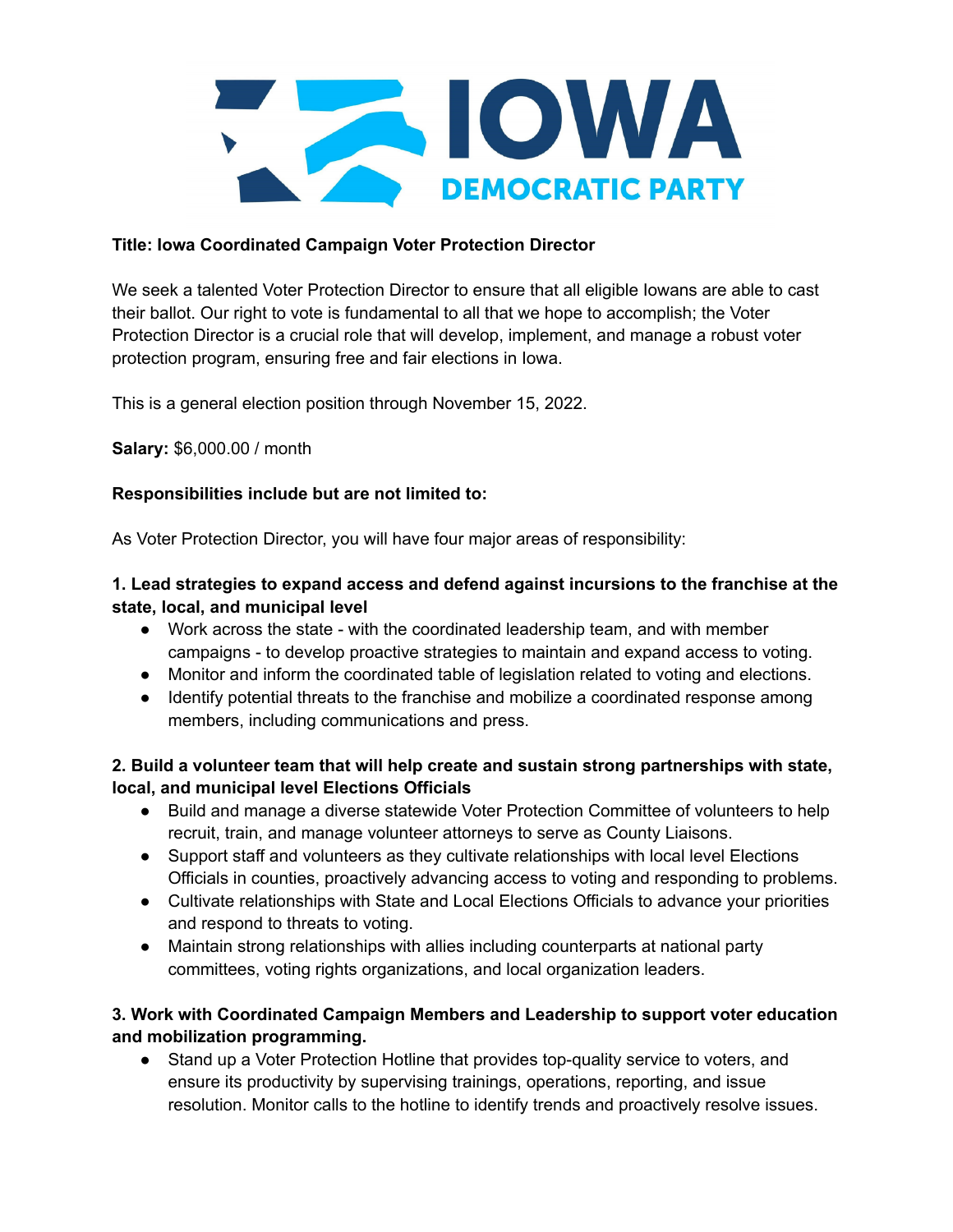

- Ensure that all communications to voters include timely, relevant, and accurate information about voting and their rights, including the voter protection hotline number. Support the development of specific voter protection campaigns to educate voters through digital, paid, and earned media.
- Run the Voter Protection Boiler Room on Election Day, making sure that voters' issues are thoroughly documented, resolved where possible, and escalated and aggregated where appropriate.
- Advocate for campaign-initiated practices that expand voting within the coordinated plan.

# **Minimum Qualifications**

We are seeking someone who, at their core, is fueled by the satisfaction of fighting for justice. You should be an attorney who doubles as an organizer and political operative, eager to build an army of people who together will create meaningful change. Additionally, you should be or have:

- A seasoned, data-driven organizer and/or political operative: Demonstrated ability to support and lead large-scale, diverse volunteer organizations that effectively deliver results by motivating and holding volunteers accountable for their goals. A track record of achieving wins through working with government officials and maneuvering complicated political situations. Adept at using data to inform strategy development, monitor progress to goal, and report on and analyze outcomes, including familiarity with VAN/Votebuilder, LBJ, Excel, and other tools.
- Superb project management skills: Demonstrated excellence in developing and leading the execution of multiple, complex projects simultaneously. Able to spot issues ahead of time, creatively resolve them, and keep the team on track to meet its goals.
- Excellent people manager: Demonstrated ability to lead complex and diverse teams to achieve ambitious results. Can effectively build trust with direct reports, give strong and effective feedback and provide sound advice on problem solving programmatic challenges.
- Strong lens and judgment on issues of race and equity: Clearly and consistently articulates a sophisticated understanding of racial equity and structural racism as it relates to the work we do and how we operate internally at the Iowa Democratic Party. Organizes from a racial justice perspective, with emphasis on voter suppression's disproportionate impact on communities of color.